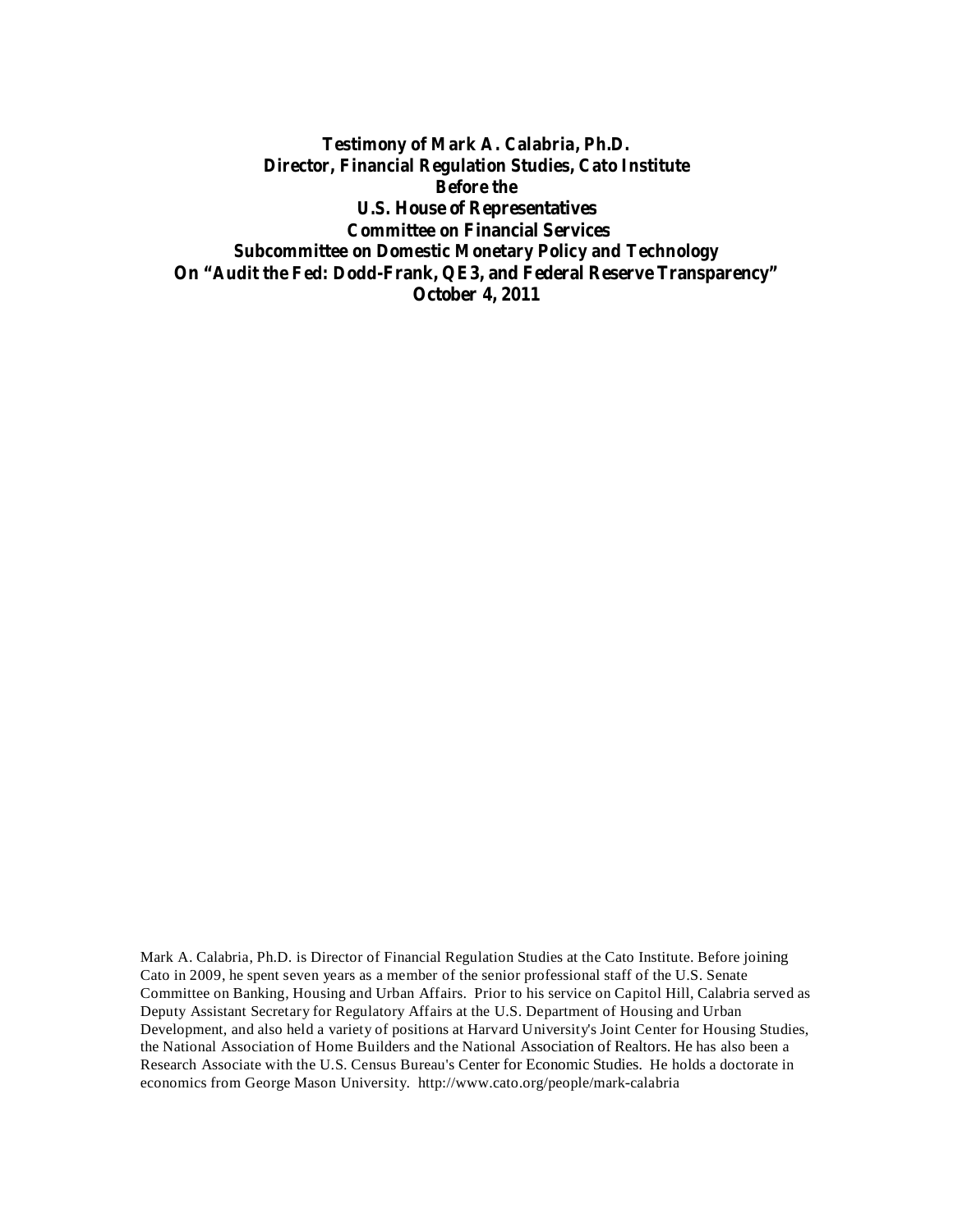**Testimony of Mark A. Calabria, Ph.D. Director, Financial Regulation Studies, Cato Institute Before the U.S. House of Representatives Committee on Financial Services Subcommittee on Domestic Monetary Policy and Technology On "Audit the Fed: Dodd-Frank, QE3, and Federal Reserve Transparency" October 4, 2011**

Chairman Paul, Ranking Member Clay, and distinguished members of the Subcommittee, I thank you for the invitation to appear at today's important hearing. I am Mark Calabria, Director of Financial Regulation Studies at the Cato Institute, a nonprofit, non-partisan public policy research institute located here in Washington, DC. Before I begin my testimony, I would like to make clear that my comments are solely my own and do not represent any official policy positions of the Cato Institute. In addition, outside of my interest as a citizen and taxpayer, I have no direct financial interest in the subject matter before the Committee today, nor do I represent any entities that do.

#### *The Federal Reserve and the Financial Crisis*

As the Subcommittee is well aware, the events of 2008 witnessed not only unprecedented disruptions to our financial markets, but also extraordinary responses on the part of our financial regulators and central bank. No entity was more deeply involved than the Federal Reserve System ("Fed"), particularly the Federal Reserve Bank of New York.

Yet the Fed has consistently and repeated resisted efforts to bring any accountability and transparency to its actions. Congress and the public were regularly warned that if the details of the Fed's actions became public, further panic would ensue in our financial markets. For instance I distinctly remember, as a staffer for the Senate Banking Committee, listening to then Fed Vice Chair Donald Kohn tell that Committee that making the names of AIG's derivatives counterparties public would severely harm our financial markets. When those names were eventually released our world did not come to an end. In short, the Fed has a long tradition and strong preference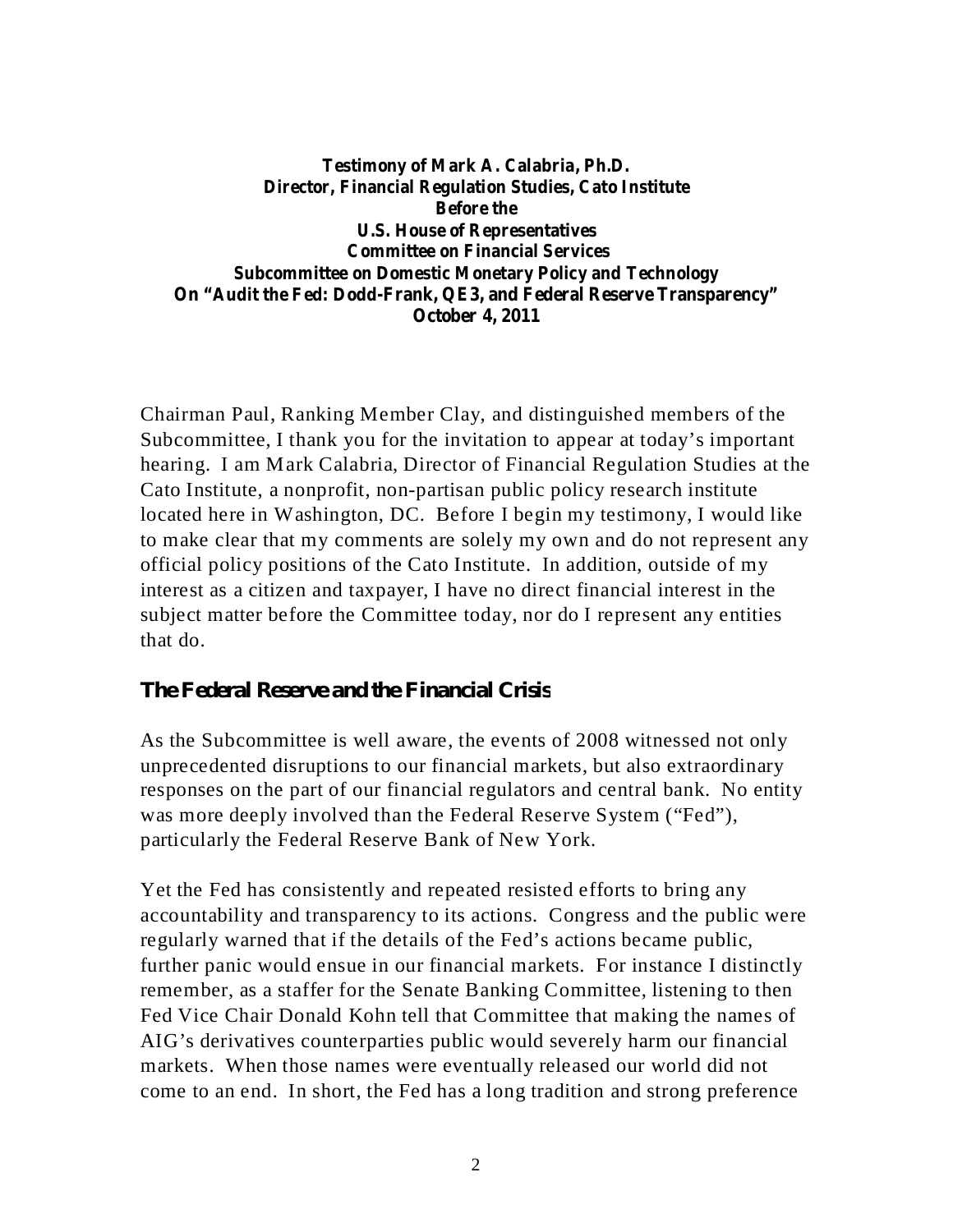for secrecy. Despite some notable attempts by the Fed to increase its communications with the public, I believe, given its track record, the public cannot rely on the Fed to voluntarily provide us with sufficient information to monitor its activities and judge the effectiveness of its actions. And while the requirements of the Dodd-Frank Wall Street Reform and Consumer Protection Act ("Dodd-Frank"), in relation to auditing the Fed's activities are an important advance, they fall far too short of providing sufficient oversight of the Fed.

What auditing has been conducted has so far been focused on the Fed's response to the crisis. Among economists, on both the right and the left, there remains considerable concern and debate over the Fed's role in helping to create the crisis via its easy money policies in the aftermath of the dotcom bubble and the events of 9/11. If we truly wish to end financial crises, then I believe it is absolutely essential that Congress receive a full and objective evaluation of the Fed's role in fostering the housing bubble, particularly as it relates to monetary policy decisions made between 2002 and 2005.

#### *Federal Reserve Audit Requirements under Dodd-Frank*

The primary audit requirements of Dodd-Frank, as they relate to the Fed's actions during the financial crisis, are contained in Section 1109, which directs GAO to:

"conduct a onetime audit of all loans and other financial assistance provided during the period beginning on December 1, 2007 and ending on the date of enactment of this Act by the Board of Governors or a Federal reserve bank under the Asset-Backed Commercial Paper Money Market Mutual Fund Liquidity Facility, the Term Asset-Backed Securities Loan Facility, the Primary Dealer Credit Facility, the Commercial Paper Funding Facility, the Term Securities Lending Facility, the Term Auction Facility, Maiden Lane, Maiden Lane II, Maiden Lane III, the agency Mortgage-Backed Securities program, foreign currency liquidity swap lines, and any other program created as a result of section 13(3) of the Federal Reserve Act."

That audit was delivered to Congress in July. Importantly, the audit required by Dodd-Frank goes beyond a simple accounting of what was lent to whom, but also requires GAO to evaluate the effectiveness and policies of the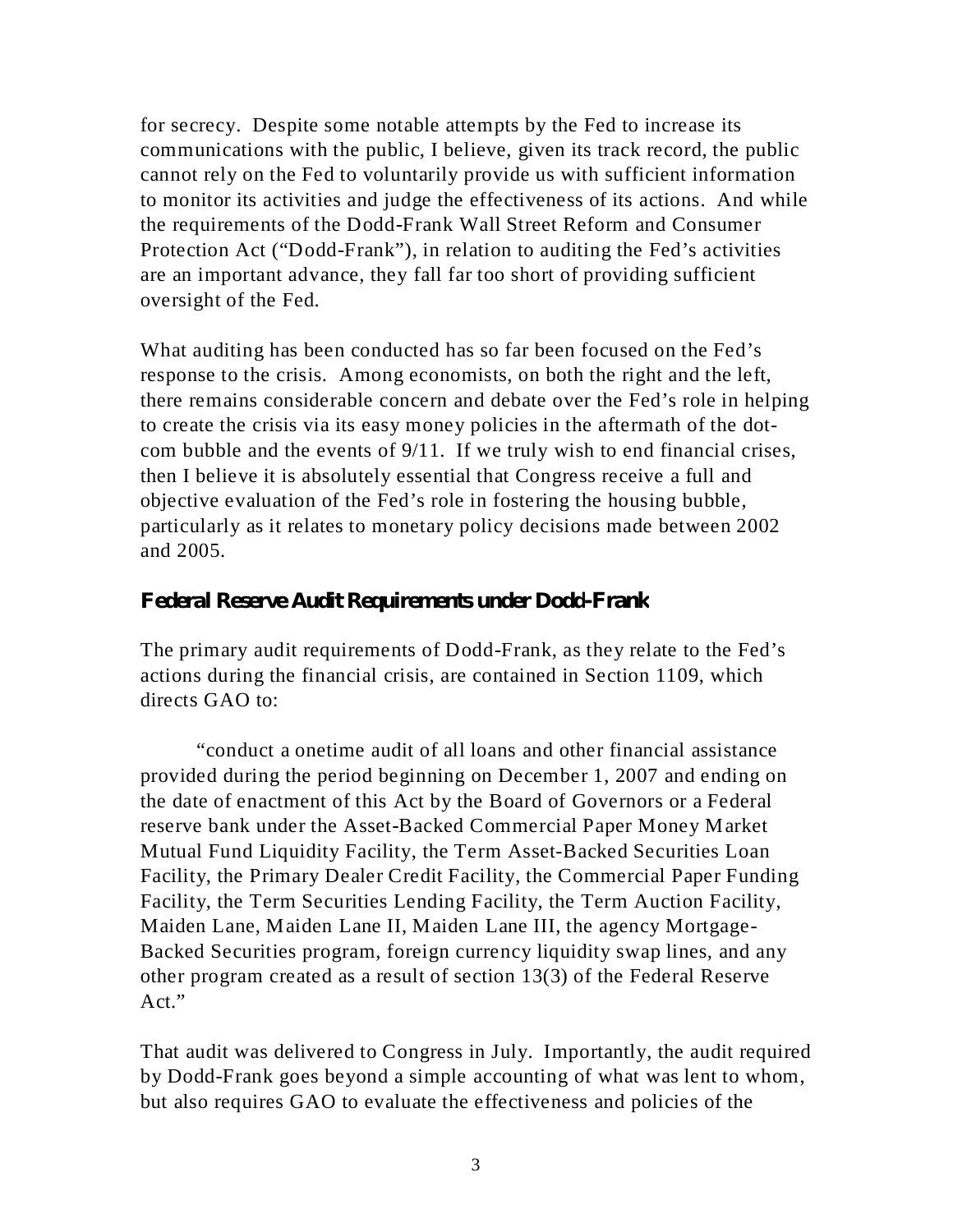various lending facilities. As GAO's audit makes clear, the Fed, and in particular the New York Fed, exercised considerable discretion in designing these lending programs and often did so in an extremely ad hoc manner. While it does appear that the Fed made attempts to treat all program participants fairly and equally, a lack of appropriate internal controls within these programs left open considerable potential for abuse.

In addition to the audit requirements of Section 1109, Dodd-Frank also requires under Section 1103(b) that the Fed provide:

"disclosure in a timely manner consistent with the purposes of this Act of information concerning the borrowers and counterparties participating in emergency credit facilities, discount window lending programs, and open market operations authorized or conducted by the Board or a Federal reserve bank..."

The importance of Section 1103(b) is that participants in future discount window lending will eventually be identified to the public, along with the terms of such lending. Given that Dodd-Frank gives the Fed approximately two years to disclose such information in relation to discount window lending, I believe the risk that such disclosure will dissuade financial institutions from the use of the discount window has been minimized. Of course, if such disclosure encourages financial institutions to manage their operations in such a way to avoid the need for access to the discount window, then the strength of our financial system would likely be improved.

While Sections 1102, 1103 and 1109 of Dodd-Frank are without doubt improvements in Federal Reserve transparency, and some of the few positive provisions in the Act, they fall short of truly bringing the operations of the Fed into the light of day.

Although I believe it to be a grave mistake to continue to entrust the Federal Reserve with bank supervision and regulation, Congress has chosen to maintain, and extend, that situation. The requirements of Section 1108(b) of Dodd-Frank requiring the Fed's Vice Chair for Supervision to regularly appear before Congress should increase transparency and improve Congressional oversight as it relates to the Fed's bank supervision responsibilities.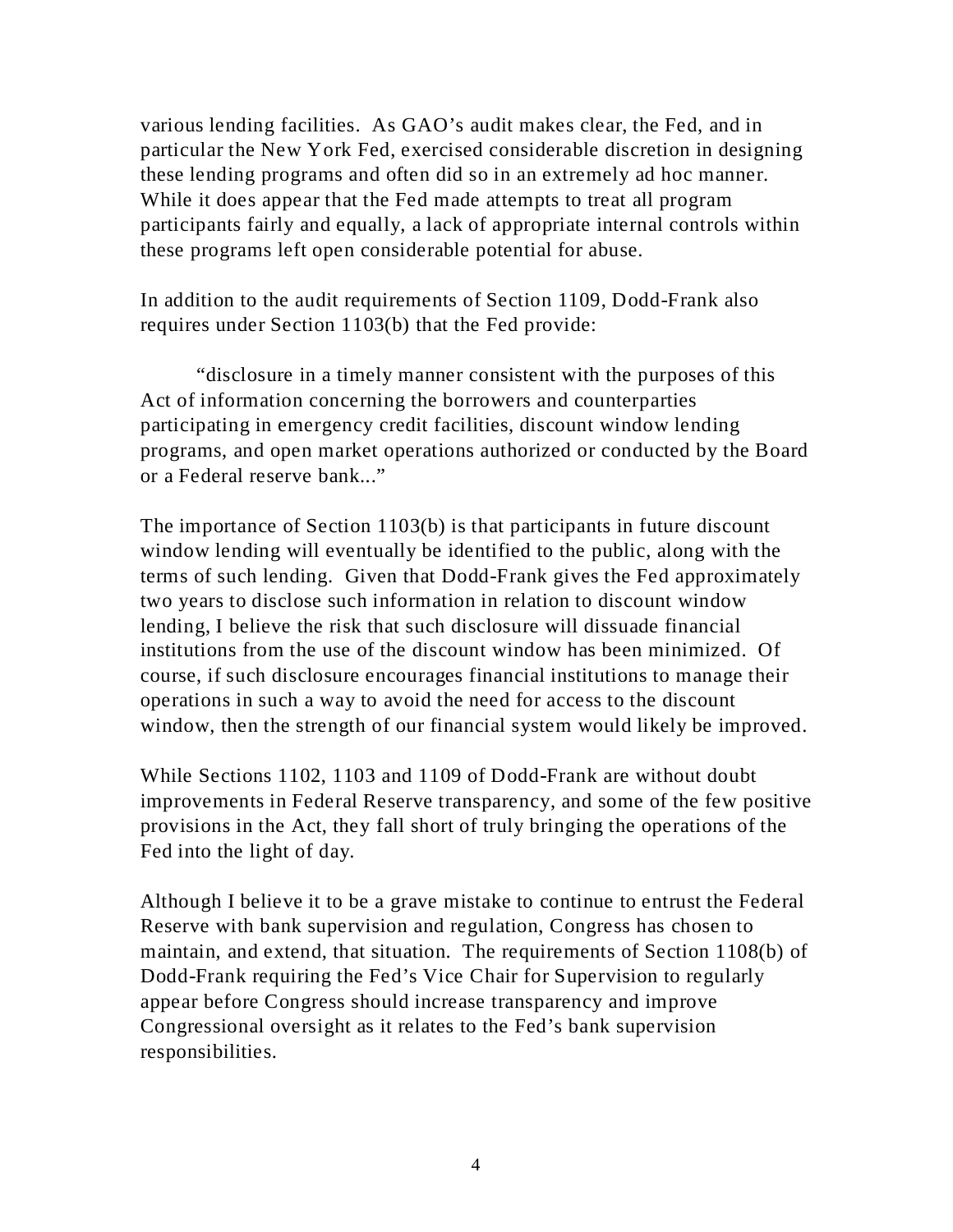### *The Federal Reserve Needs a Full and Continuous Audit*

The non-monetary actions of the Federal Reserve in 2008 and 2009 will likely be debated for decades among economists and historians. Just as the causes of the Great Depression and the effectiveness of the New Deal remain in contention, so will recent actions. What we all can perhaps agree on, or at least hope, is that the extraordinary measures, by Congress, the Federal Reserve and the Treasury, will not be repeated soon or repeated often. Accordingly, much of the audit requirements in Dodd-Frank have something of an "historical" feel to them. However, it is not enough to just get history right, but also to insure that future mistakes are avoided. I can think of few areas requiring as much mistake-avoidance as monetary policy.

Others have already laid out the case that easy money contributed to the crisis,  $\frac{1}{2}$  so I will not repeat that argument here. I do believe, however, that the role of easy money in the fostering a housing bubble demonstrates the need for an on-going GAO audit of the Federal Reserve's monetary functions. Disagreement as to the appropriate stance of current monetary policy also demonstrates the need for objective, independent analysis.

## *What's GAO for?*

GAO, the US Government Accountability Office, states its mission is "to support the Congress in meeting its constitutional responsibilities and to help improve the performance and ensure the accountability of the federal government for the benefit of the American people. We provide Congress with timely information that is objective, fact-based, nonpartisan, nonideological, fair, and balanced." (www.gao.gov).

Quite simply GAO is not a political organization. As someone who has interacted repeatedly and regularly with GAO over the last decade, including serving as a Congressional staff liaison for requested GAO reports, I can say they are independent, unbiased and non-political. I have not always agreed with the conclusions of GAO, but I have never felt as if such disagreements were the result of politics or bias.

Subjecting the Federal Reserve's monetary policy function to a GAO audit does not subject the Fed to "politics" – such a claim is not only insulting to

<sup>&</sup>lt;sup>1</sup> See John Taylor, *Getting Off Track*. Hoover Institute Press. 2009.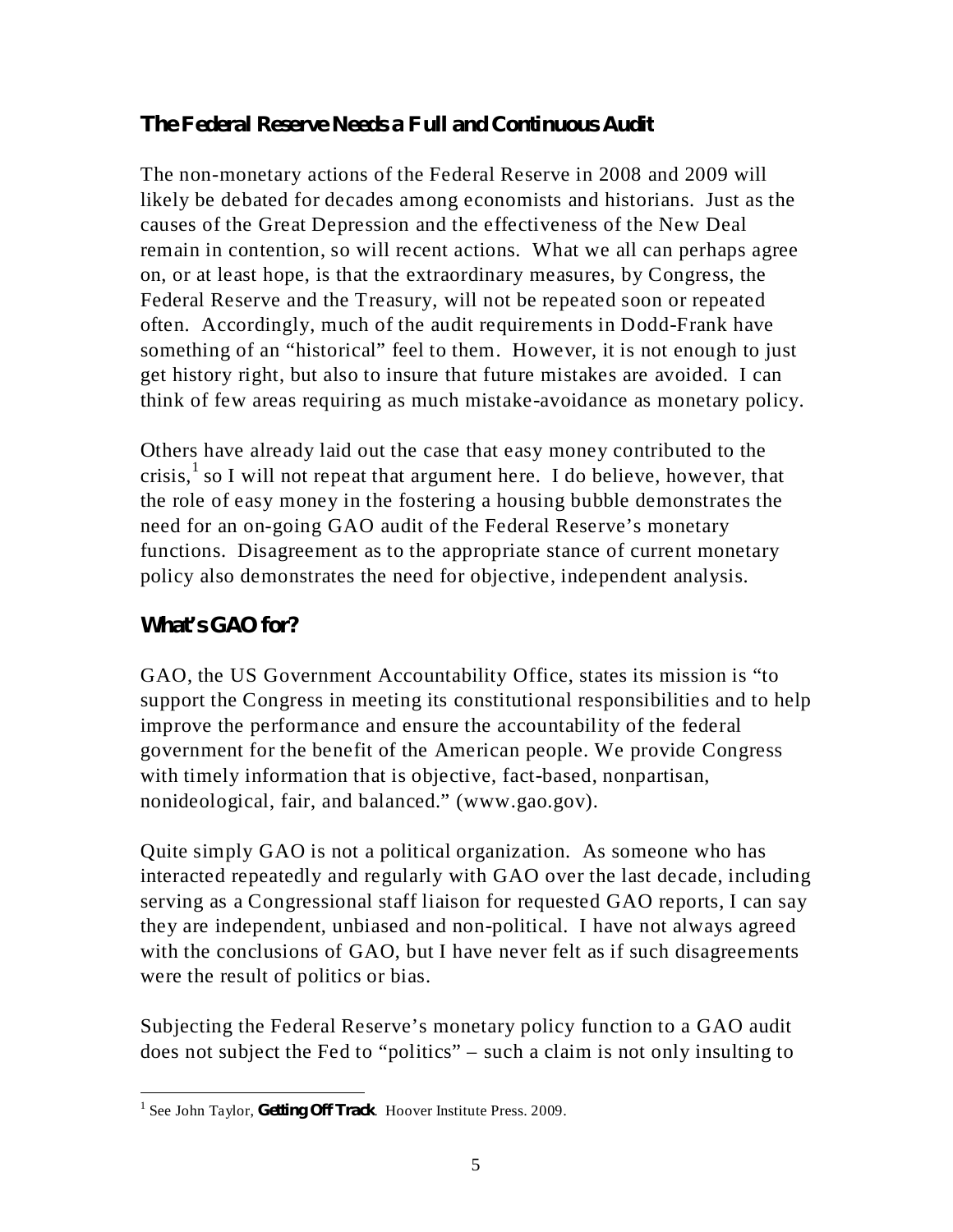GAO, it is insulting to the very concept of Congressional oversight. GAO exists for the very simple reason that no one member of Congress, or their staff, fully understand and are knowledgeable about the functioning of the various government agencies. GAO exists to inform. And there are few areas less understood by Congress than monetary policy and macroeconomics. Hence there are few areas more in need of a GAO audit than the Fed. While the impact of getting wheat support prices or fair market rents wrong is not insignificant, getting monetary policy wrong can be disastrous for an economy.

#### *On Fed Independence*

A common objection to a GAO audit of the Fed is that such would "compromise' the Fed's independence and subject its actions to political influence. Such an objection confuses the very nature of Fed independence. The Fed's authority to regulate the value of money is one delegated from Congress. As Congress can, and has, legislated changes to the Fed, it should be clear beyond a doubt that the Fed is not "independent" of Congress. It is a creature of Congress.

Setting aside the debate over the desirability and legitimacy of so-called independent agencies, it should be clear that their independence, in an operational sense, is from the Executive Branch. It should also be clear, however, that in recent years the Fed has coordinated its actions quite closely with the Treasury Department, eroding any real independence. The revolving door, both at the political and career levels, between the Fed and the Treasury Department further undermines the Fed's operational independence. A GAO audit could shine a light on this relationship, helping to insulate the Fed from continued interference by the Treasury Department.

#### *Improving Federal Reserve Transparency*

The Dodd-Frank Act made important advances in bringing transparency and accountability to the Federal Reserve. Unfortunately it falls short in allowing Congress, and the public, to truly gauge the effectiveness of the Federal Reserve.

In order to improve Federal Reserve Transparency, Congress should mandate a regular GAO audit of all Fed activities, including monetary policy. Such audits can be performed in such a manner so as to minimize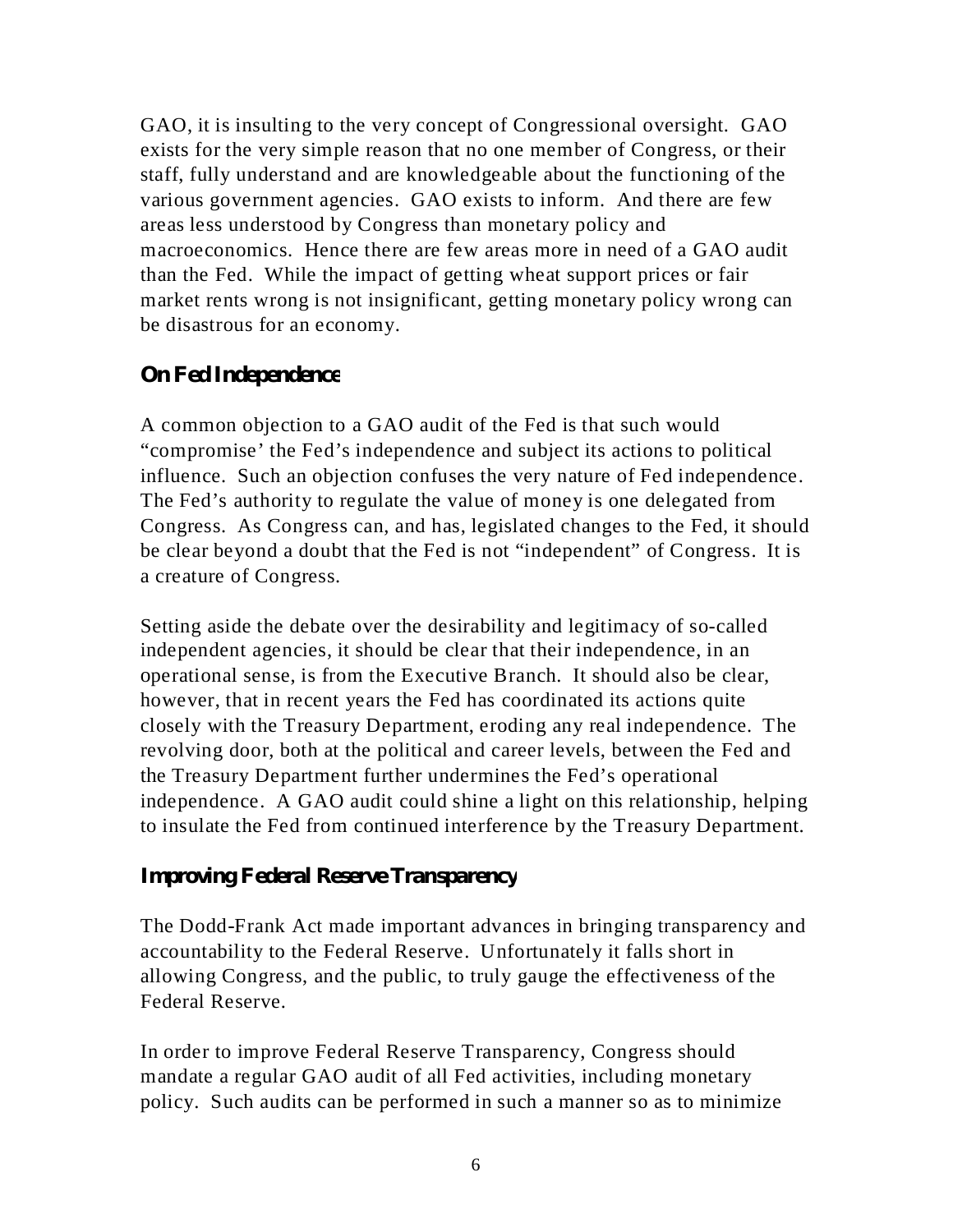their disruptions to any on-going deliberations of the Federal Open Market Committee (FOMC). For instance audits can be kept confidential for a year after each FOMC meeting.

Evaluating the effectiveness of any government agency is made all the more difficult when that agency faces a variety of competing and sometimes conflicting objectives. If the Fed feels it is free to abandon price stability in order to achieve other objectives, such as supporting the financial industry or misguided attempts to influence the labor market, then an audit will have limited value. At a minimum Congress should restrict the Federal Reserve to a single goal, that of price stability. Congress should also restrict the Fed's discretion in implementing that goal. A central bank that is free to define price stability as whatever it wants is a central bank without any meaningful constraint.

Chairman Paul, Ranking Member Clay and members of the Subcommittee, I again thank you for the invitation to appear at today's important hearing. I firmly believe our monetary system was a central driver of the financial crisis and that its deep flaws remain in place. In order to both prevent future financial crises and protect our society from the significant harm that results from inflation, a vigorous debate as to the performance of the Federal Reserve is long overdue.